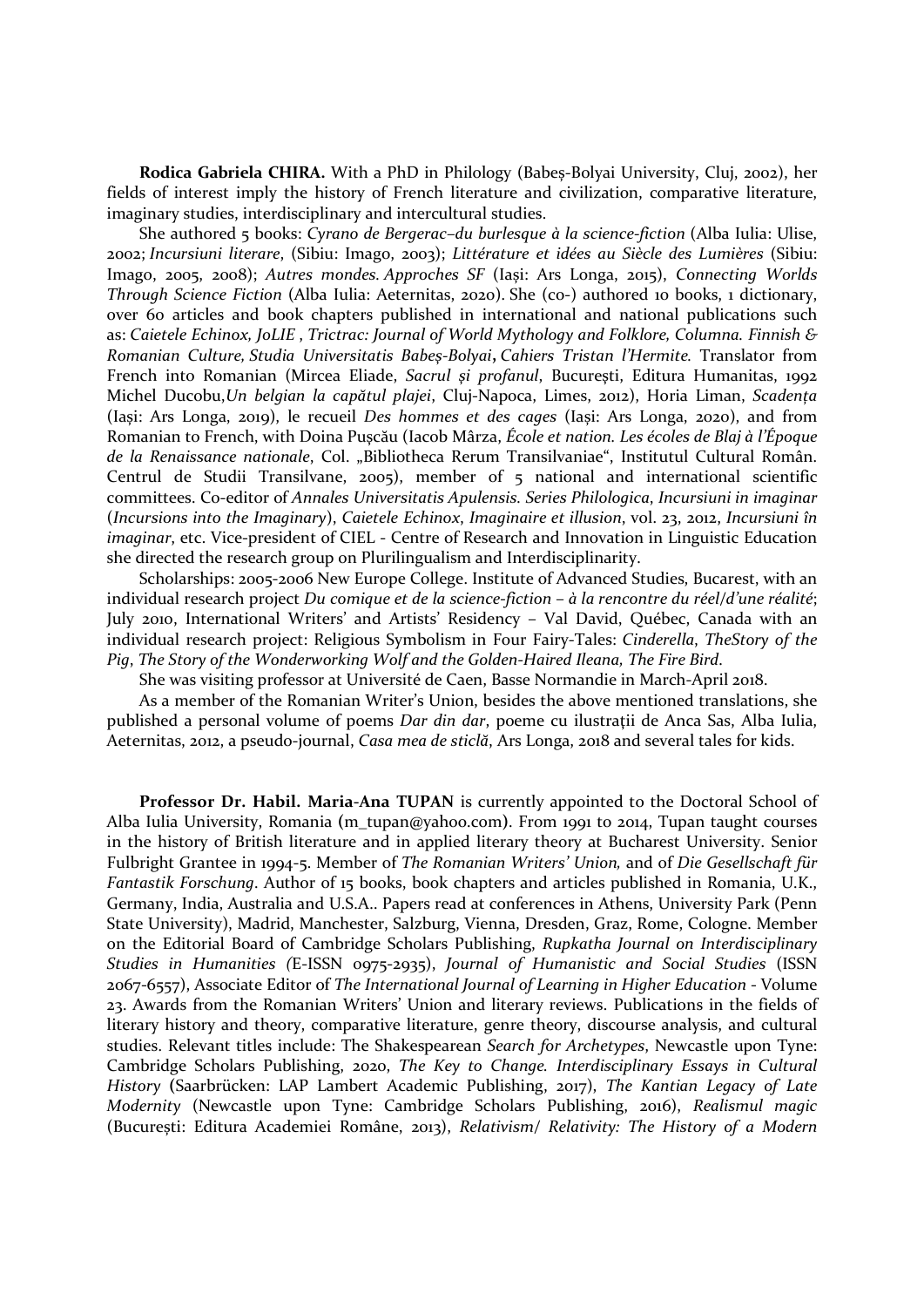Concept. (Newcastle upon Tyne: Cambridge Scholars Publishing, 2013), Modernismul si psihologia. Încercare de epistemologie literara. Modernism and Psychology. An Inquiry into the Epistemology of Literary Modernism (Bucuresti: Editura Academiei Române, 2009); Genre and Postmodernism (București: Editura Universității din București, 2008).

Niculae Liviu GHERAN is a researcher, currently a collaborator as Assistant Professor at the Department of Foreign Languages for Specific Purposes, Babeș-Bolyai University. He has a PhD in Comparative Literature on the influences of the 19th century symbolic geography on the 20th century negative utopias. The author has edited post-conference volumes on the topic of Monstrous Geography, published in Oxford, UK, as well as presented several papers on similar topics at conferences in the United Kingdom, the Czech Republic and Romania.

Alina BAKO Assistant Professor, Department of Romance Studies, Faculty of Letters and Arts, "Lucian Blaga" University of Sibiu. Postdoctoral studies at Academia Română (2014-2015). Member of several research centers among which: the Center for Intercultural and Philological Research in Sibiu, the "Speculum" Center for the Research on the Imaginary in Alba Iulia, the European Narratology Network (ENN), Centre de Recherche sur la Littérature des Voyages. Volumes: Dinamica imaginarului poetic. Grupul oniric românesc, 2012 (Prize of the Writers' Union, Cluj section, Prize of the Writers' Union, Sibiu section, for Critical début); Voies et voix de l'imaginaire roumain: Le groupe des poètes oniriques. Leonid Dimov, Emil Brumaru, Vintilă Ivănceanu, Virgil Mazilescu, Daniel Turcea, Sarrebruck, Allemagne, Éditions universitaires européennes, 2012; Reprezentări ale bolii și maladii ale sistemului socio-politic în romanul românesc (1960-1980), 2015. Contributions in collective volumes abroad: L'exil onirique. Dumitru Tsepeneag et Leonid Dimov, in Exils et transferts culturels dans l'Europe moderne, Cahiers de la Nouvelle Europe. Interest in the geocritical studies: the article Geocritical Readings of Romanian Literature: Maps and Cartography in Rebreanu's Canonical Fiction, in the indexed Web of Science Journal "The Slavonic and East European Review", Volume 99, number 2, 2021. Collection du Centre Interuniversitaire d'Etudes Hongroises et Finlandaises, no 21, Paris, L'Harmattan, 2015; L'espace fermé et les représentations des maladies imaginaires et imaginées dans le roman roumain des années 1960-1980, Aracnee Editrice, Palermo; La subversion de l'imaginaire: le cas de la littérature roumaine,in Anais do II Congresso Internacional do Centre de Recherches Internationales sur l'Imaginaire: A teoria geral do imaginario 50 anos depois: conceitos, nocoes, metaforas, Imaginalis, Porto Alegres, Brazilia, 2015. Participations at national and international conferences. Collaboration at different journals: Transilvania, Steaua, Annales Universitatis Apulensis, Anuarul Institutului de Cercetări Socio-Umane, Caiete Critice, Studia Universitatis Petru Maior, Caietele Echinox, Text și discurs religios, Langue et Littérature. Repères identitaires en contexte européen, Communication interculturelle et littérature etc. Chief Editor of the journal "Caietele Lucian Blaga". Scholarships: Université "Michel de Montaigne" of Bordeaux, Sophia Antipolis University of Nisa, Oxford Brookes University of Oxford, Macedonia University of Salonic. Invited Professor at ISMAI Porto University, Université "Stendhal" Grenoble, BLCU (Beijing Language and Culture University).

Sibusiso Hyacinth MADONDO was born in Ladysmith, in the province of South Africa. He obtained a BA degree from the University of Natal (Howard College), specializing in English, French and Spanish Literatures. He was awarded a French government scholarship to study in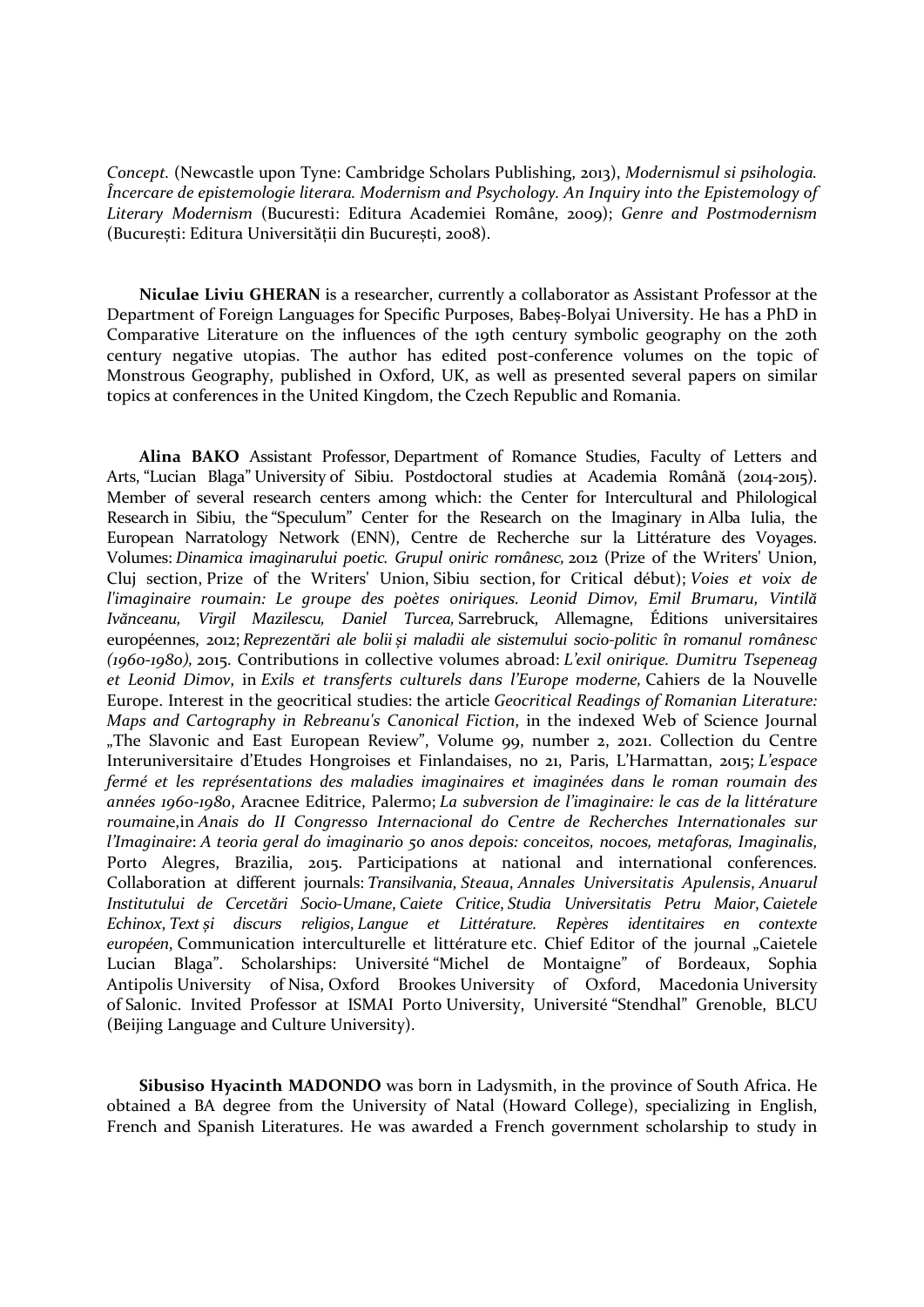France, where he obtained a Master's degree from the University of Paris III (La Sorbonne Nouvelle), DEA and Doctorat de Lettres Modernes from the University of Paris IV (Paris-Sorbonne) specializing on the Medieval romancer, Chrétien de Troyes. He is also involved in the study of comparative mythology and he is the chairman of the Myth Study Group which he founded in 2006. He was the founding editor of the journal, Trictrac: Journal of World Mythology and Folklore. He has collaborated with many centers of research and has lectured in the following countries: Germany, England, Wales, France, Réunion Island, Japan, USA, Romania, Iceland, Australia and New Zealand. He is the associate Professor at the University of South Africa (Unisa).

Petru Adian DANCIU, PhD in Philology with a thesis on the Romanian folk tale at 1 Decembrie 1918 University of Alba Iulia (2018). He graduated the Faculty of Letters, Philosophy and History, Department of Orthodox Theology, Universitatea de Vest, Timisoara (1999). Master in History and Philosophy of Religions, Faculty of Orthodox Theology, Aurel Vlaicu University of Arad (2009). Member of the Speculum Research Center of the Imaginary, Alba Iulia. Teacher. Author of the volume Teologia numelor divine. Egiptul Antic (The Theology of Divine Names. The Ancient Egypt) (2005), Demonologia basmului popular românesc. Motivul zmeului (The demonology of the Romanian folk tale. The motif of the dragon) (2019), Zmei, draci și strigoi. Eseuri de hermeneutică a basmului popular românesc (Dragons, devils and vampire. Essays on the hermeneutics of Romanian folk tales) (2021). Articles and studies published in Tibiscum. Ethnography and History Studies and Communications, in the local journals Interferențe, Gnosis and in the international journals Journal of Romanian Literary Studies, Annales Universitatis Apulensis. Series Philologica, Incursions into the imaginary, TricTrac: Journal of World Mythology and Folklore, SÆCULUM. He has participated in national and international symposiums in Timisoara, Deva, Alba Iulia, Târgu-Mureș.

Iuliana VORONEANU (PĂUNESCU). PhD student at the University 1 Decembrie 1918 in Alba Iulia, the Philology Doctoral School. She graduated from "Lucian Blaga" University of Sibiu. She is a teacher of English at "Regina Maria" National Pedagogical College, Deva, with several important responsibilities in the pre-university field. During the last years, she has published several articles in specialized periodicals and participated in international conferences. She is author of auxiliaries for teaching English, and a keen researcher in Romanian fantasy literature, especially in Vasile Voiculescu's Stories.

Alexandra GRUIAN. Senior Curator of the collection of old ethnographic photography and of glass plates at ASTRA National Museum Complex, Sibiu. PhD in 2013 with the thesis "The Thresholds - the Exceeded Limit, explore the theories of passage between the realms in the Romanian folk tales". Since 2010, a member of "Speculum" Research Center on the Imaginary, Alba Iulia. Articles published in: "COLUMNA Finnish & Romanian Culture", University of Turku, Finland; "Transilvania", Sibiu; "Incursiuni în imaginar, Alba Iulia; "Annales Universitatis Apulensis" – Series Philologica, Alba Iulia, "Cibinium", Sibiu, etc.

Cosmin-Gabriel PORUMB-GHIURCO is a teacher and a postdoctoral researcher at the Department of Human Geography and Tourism, Faculty of Geography, "Babeș-Bolyai" University, Cluj-Napoca. His doctoral research was on the touristic image of Transylvania, also involving a literary perception. As a poetry writer, he is a member of the "Vox Napocensis" Literary Club and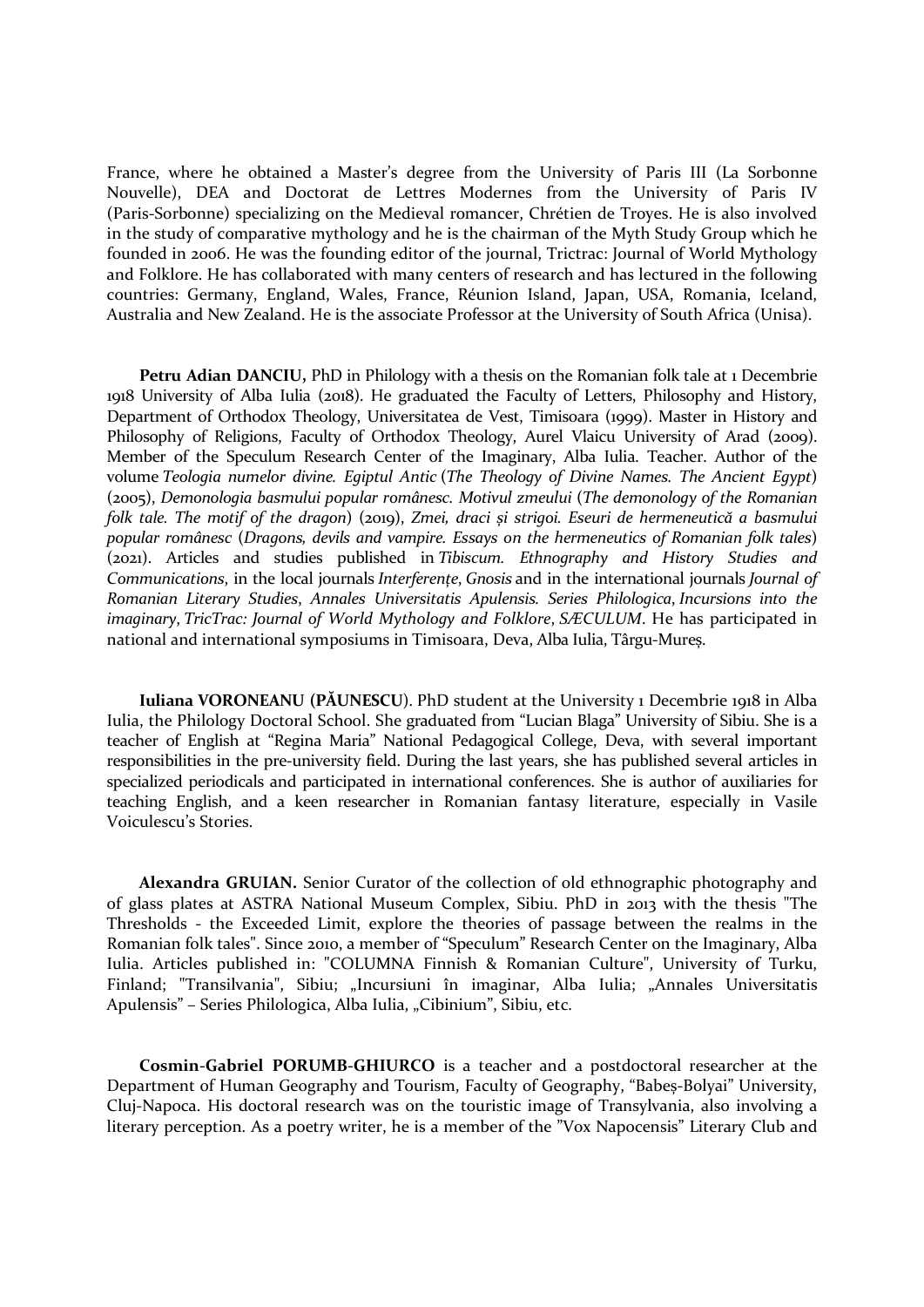of the Writers' Association from the County of Sălaj. As author and co-author he signed over 40 books, studies, papers, articles and reports. He also is a member of the "Speculum" Centre for the Research of the Imaginary, "1 Decembrie 1918" University of Alba-Iulia.

Liliana DANCIU, PhD in Philology, with a thesis on the novel "The Forbidden Forest" by Mircea Eliade at 1 Decembrie 1918 University of Alba Iulia (2017). She graduated from the Faculty of Letters, Philosophy and History, Department of Philology, University of Craiova (1995). MA in Romanian Language and Literature, Faculty of Humanistic and Social Studies, Aurel Vlaicu University of Arad (2013). Since 1995, she is a high school teacher, Romanian Language and Literature Department. Member of the Research Center on the Imaginary "Speculum", Alba Iulia. Author of the volume Romanul din roman: Noaptea de sânziene, de Mircea Eliade (The Novel in the novel: "The Forbidden Forest" by Mircea Eliade) (2017), Zmei, draci și strigoi. Eseuri de hermeneutică a basmului popular românesc (Zmei, devils and undead. Essays on hermeneutics of the Romanian folk tale) (2021). She published articles and studies in various scientific and cultural journals, such as the Journal of Humanistic and Social Studies, Annales Universitatis Apulensis. Series Philologica, Incursions into the Imaginary, Journal of Romanian Literary Studies, TricTrac: Journal of World Mythology and Folklore, SÆCULUM, Gnosis. She has participated in several scientific sessions, colloquia, symposiums, etc., in Romania (Arad, Alba Iulia, Târgu Mureș etc.) and abroad (Rome).

Maria Holhoș, PhD, with The Fairy Tale - source of knowledge (2009). Member of The Research Center on the Imaginary "Speculum" (2007). Author of the volume Basmul – lecturi critice (2010), The Fairy Tale - moments of reference (2011), Lecturi sumare (co-autor) (2020).

Articles and critical studies published in collective volumes (Incursions into the Imaginary, 2007-2011, 2017, 2018; Education from the Perspective of Values. Ideas, Concepts, Models, 2013-2019), in cultural and scientific periodicals (Annales Universitatis Apulensis. Series Philologica, Alba Iulia, Journal of Romanian Literary Studies, Târgu Mureș).

Andra Gabriela Holhoș, Teacher of English and Spanish at Sports High School, Alba Iulia. She graduated from the Faculty of Letters in Cluj Napoca (2010), master degree (2012). Member of the Research Center on the Imaginary "Speculum" (2015). Articles and critical studies published in collective volumes (Incursions into the Imaginary, 2017, 2018; Education from the Perspective of Values. Ideas, Concepts, Models, 2014-20119), in cultural and scientific periodicals (Annales Universitatis Apulensis. Series Philologica, Alba Iulia, Journal of Romanian Literary Studies, Târgu Mures). Co-autor Lecturi sumare (2020).

Sonia ELVIREANU, poet, literary critic, essayist, prose writer, translator; member of the Speculum Research Center of the Imaginary and of the Francophone Association AMI Alba-La Manche. Volume de autor: Cântecul mării în umbra cocorului, Iaşi, Ars Longa, 2020 (poeme); Le chant de la mer à l'ombre du héron cendré, Paris, L'Harmattan, 2020; Măruţ şi Zmeurica, Iaşi, Ars Longa, 2020 (povestiri ilustrate pentru copii); Piu în grădina mea, Iaşi, Ars Longa, 2020 (poeme ilustrate pentru copii) ; Le souffle du ciel, Paris, L'Harmattan, 2019 (poezie); Şoaptele luminii, Iaşi, Ars Longa 2019 (poeme); Ceaţa, Iaşi, Ars Longa 2019 (roman); Le silence d'entre les neiges, Paris, L'Harmattan, 2018 (poeme); Pe firul Ariadnei, Iaşi, Ars Longa, 2017 (critică); Umbrele curcubeului/Les ombres de l'arc-en-ciel, Iaşi, Ars Longa, 2016; Metamorfoză, novel, 2015; Printre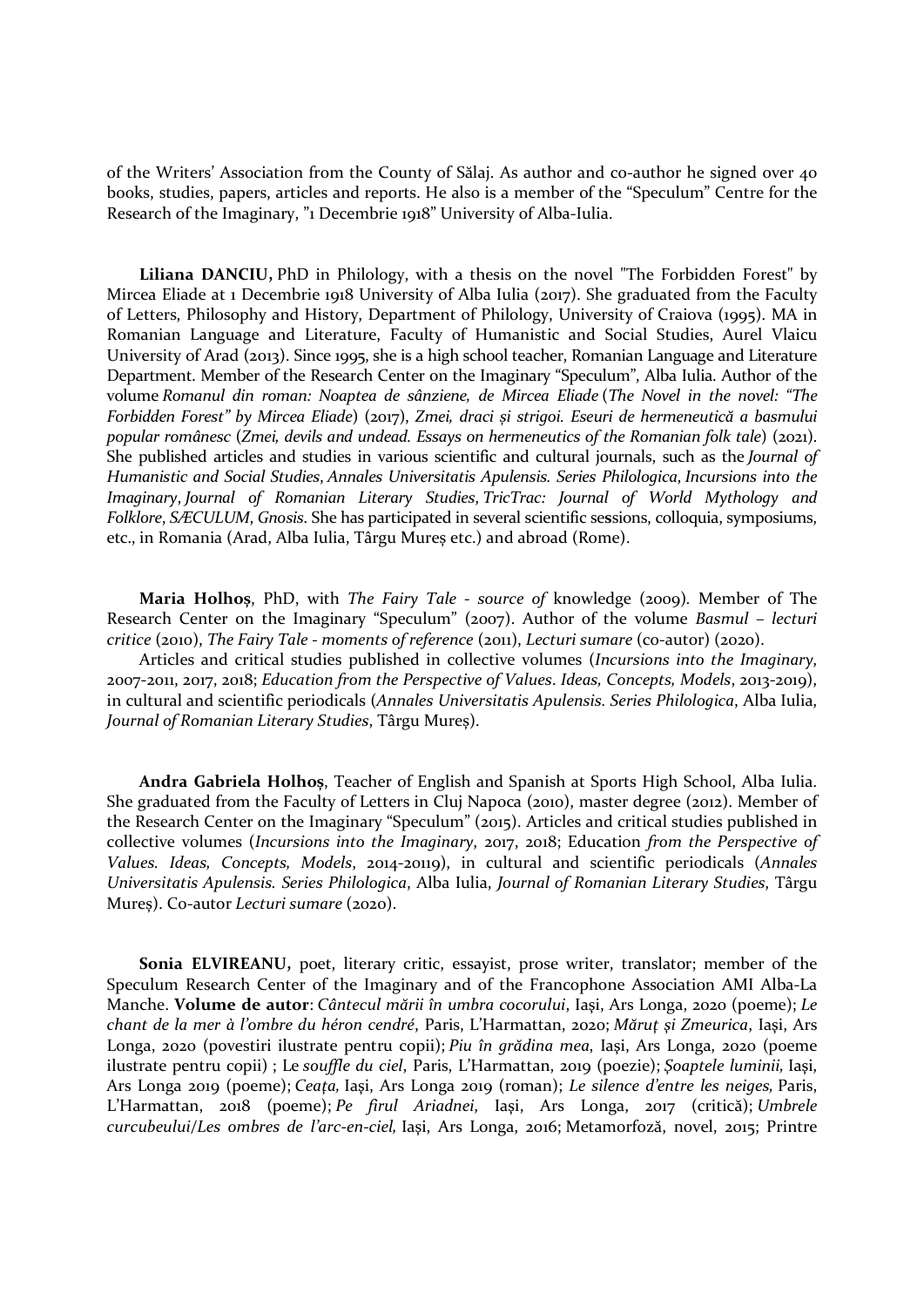priviri de nuferi/À travers des regards de nénuphars, verse, 2015; Între Răsărit și Apus/Entre le Lever et le Coucher, verse, 2014;Rodica Braga-reprezentarea interiorității, 2014; Fața întunecată a lui Ianus, 2013; Singurătatea irisului/ La solitude de l'iris, verse, 2013; Gabriel Pleșea, O perspectivă asupra exilului românesc, 2012; Le retour de l'exil dans le roman L'Ignorance de Milan Kundera, 2011; În umbra cuvintelor, verse, 2011; Dincolo de lacrimi/Au-delà des larmes, verse; Timp pentru doi, verse, 2010; Itinerarii literare, 2009 (coord. vol.). Translations from French: Giuliano Ladolfi, În mijlocul vadului, Ars Longa, 2021; Michel Herland, Tropice urmat de Miserere, Ars Longa, 2020, ed. bilingvă ; Marilyne Bertoncini, Wanda Mihuleac, Nisip, Ars Longa, 2019, ed. bilingvă; Patrick Devaux, Atâta fericire să dai florilor, Le Coudrier, 2019, ed. bilingvă; Michel Ducobu, Loc calm. Catrene pentru meditație, 2015; Denis Emorine, Dintotdeauna, 2015; Translations from Romanian in French: Silviu Mihăilă, Le balancier amoureux, Iași, Ars Longa, 2020; Eva dans la galaxie des couleurs, Iași, Ars Longa, 2019; Marian Drăghici, lumière, doucement, Paris, L'Harmattan, 2018;José Maria Paz Gago, Manuel pour séduire les princesses, Skopje, Poetiki, 2010. Articles and studies published in: Cahiers de l'Echinox, Incursiuni în imaginar, Faire vivre les identités francophones. Actes du 12-e congrès mondial de la FIPF, Québec, 2008, Proceedings of The First International Conference on Linguistic and Intercultural Education, Aeternitas, 2008;Le français, une langue qui fait la différence. Actes du premier Congrès européen de la FIPF, Vienne 2006;Les presses de Zakład Graficzny Colonel s.c., Krakow, 2008; Evaluare alternativă, 2005; Metodele gândirii critice, 2004. Numerous book presentations, essays, translations, poems, prose in: Viața Românească, România literară, Luceafărul de dimineață, Scriptor, Apostrof, Steaua, Tribuna, Echinox, Neuma, Vatra, Verso, Familia, Nord literar, Discobolul, Caiete silvane, Litere, Annales Universitatis Apulensis, Rupkatha, Baaadul literar, Boema literară, Gând românesc, Dialogues et cultures, Pietrele Doamnei, Théorie et Pratique, Nouvelle Approche du français, Universul catedrei, Glasul, Claviaturi.

Lucian Vasile BÂGIU is a Senior Lecturer in Romanian Studies at Lund University (2020) and has been the journal manager of the Swedish Journal of Romanian Studies, Centre for Languages and Literature, Lund University, since October 2016. He received a Ph.D. in Philology (Romanian literature) magna cum laude in 2006 from Babes-Bolyai University, Cluj-Napoca. He became a member of the Romanian Writers' Union in the same year. He has also occupied the position of lecturer of Romanian language at the Norwegian University of Science and Technology in Trondheim (2008-2011), Charles University in Prague (2012-2013), and Lund University (2014-2017). He is the author of several books on literary criticism, fiction, and language. Relevant publications include the following: Romania at Lund University, edited by Lucian Vasile Bâgiu, Alba Iulia, Aeternitas, 2019; Receptarea textului scris și oral. Manual de limba română pentru studenții străini / Understanding Written and Oral Texts. A textbook on the Romanian language for international students, Alba Iulia, Aeternitas, 2018; Introduction in the Study of Romanian Language. A textbook for foreign students, Alba Iulia, Aeternitas, 2018; Despre Sebastian, Sorescu, Dosoftei, Derrida și limba română / On Sebastian, Sorescu, Dosoftei, Derrida and the Romanian language (Iași, TipoMoldova, 2016, award for monograph ex aequo, Romanian Writers' Union, Alba-Hunedoara branch); Lucian Blaga și teatrul. Eseu despre absolutul estetic / Lucian Blaga and the Theater. An Essay on the Absolute Aesthetic (Iași, TipoMoldova, 2014, award for essay, Romanian Writers' Union, Alba-Hunedoara branch); Valeriu Anania. Scriitorul / Valeriu Anania. The Writer (Cluj-Napoca, Limes, 2006, award for criticism and literary history, Romanian Writers' Union, Alba-Hunedoara branch); Sânziana în Lumea Poveștilor / Sânziana in the World of Fairy-Tales (Iași, TipoMoldova, 2015); Bestiar. Salată orientală cu universitari închipuiţi / Bestiary. Oriental Salad with self-conceited Academics (București, Cartea Românească, 2008).